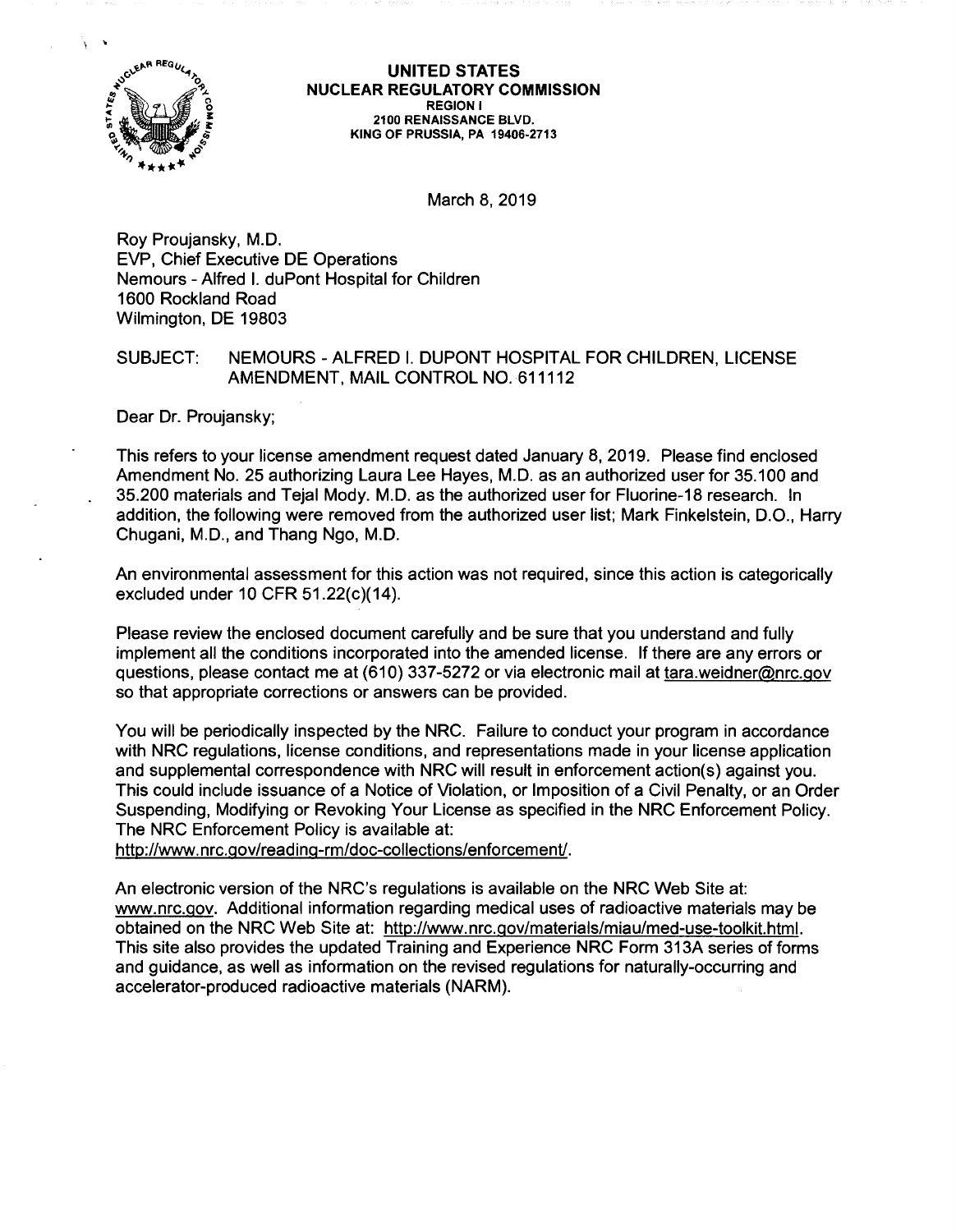The NRC's Safety Culture Policy Statement became effective in June 2011. While a policy statement and not a regulation, it sets forth the agency's expectations for individuals and organizations to establish and maintain a positive safety culture. You can access the policy statement and supporting material that may benefit your organization on NRC's safety culture Web Site at: http://www.nrc.gov/about-nrc/safety-culture.html. We strongly encourage you to review this material and adapt it to your particular needs in order to develop and maintain a positive safety culture as you engage in NRG-regulated activities.

In accordance with 10 CFR 2.390 of the NRC's "Rules of Practice," a copy of this letter and its enclosure will be available electronically for public inspection in the NRC Public Document Room or from the NRC's document system (ADAMS). ADAMS is accessible from the NRC Web Site at: http://www.nrc.gov/reading-rm/adams.html.

Thank you for your cooperation.

Sincerely

Tara L. Weidner, Senior Health Physicist Medical Branch Division of Nuclear Materials Safety Region I

License No. 07-16199-02 Docket No. 03019939 Mail Control No. 611112

Enclosure: Amendment No. 25

cc: Kelly A. Sciole, CNMT, Radiation Safety Officer